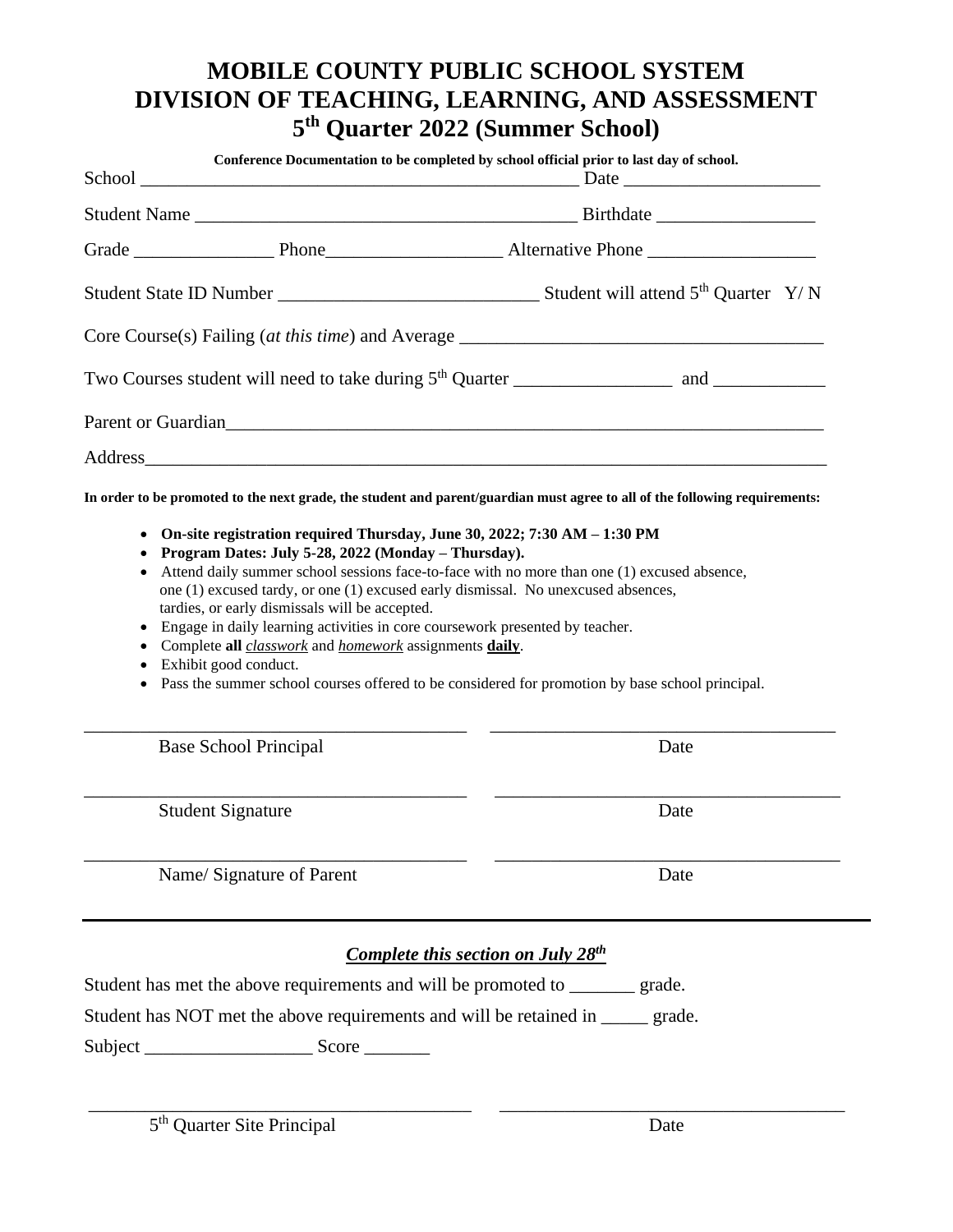### **Elementary 5 th Quarter Facts**

| 5 <sup>th</sup> Quarter Sites: | Base school or designated feeder site                                                       |
|--------------------------------|---------------------------------------------------------------------------------------------|
| Grades 1-5:                    | Reading and Mathematics                                                                     |
| Dates:                         | July 5, 2022 – July 28, 2022                                                                |
| Times:                         | Monday - Thursday 8:00 A.M. - 2:00 P.M.                                                     |
| <b>Registration:</b>           | June 30, 2021<br>(Registration at 5 <sup>th</sup> Quarter Site)<br>$7:30$ A.M. $-1:30$ P.M. |
| Costs:                         | No Charge for MCPSS students                                                                |
| Wednesday, June 29, 2022       | <b>Teacher Orientation</b>                                                                  |
| Tuesday, July 5, 2022          | First Day of 5 <sup>th</sup> Quarter                                                        |
| Thursday, July 28, 2022        | Last Day of $5th$ Quarter                                                                   |
| <b>Breakfast and Lunch:</b>    | Provided daily – Free                                                                       |

#### **Who may attend?**

\*Students in grades 1-5 who have failed reading, math, or both with failing average may attend 5<sup>th</sup> Quarter and will take both reading and math daily. 5<sup>th</sup> Quarter instruction will be onsite not virtual.

#### **Applications**

Applications will be included in the  $4<sup>th</sup>$  quarter report card and required for registration.

#### **Uniforms**

Students must wear their base school's uniform each day.

#### **Transportation**

Students will be provided transportation from their base schools or specified pick up sites. Students will be picked up from the specified pick-up sites and driven to the  $5<sup>th</sup>$  Quarter site. Students will be driven back to their specified pick-up sites at the end of the day. **Routes and pick-up times will be published at pre-registration.**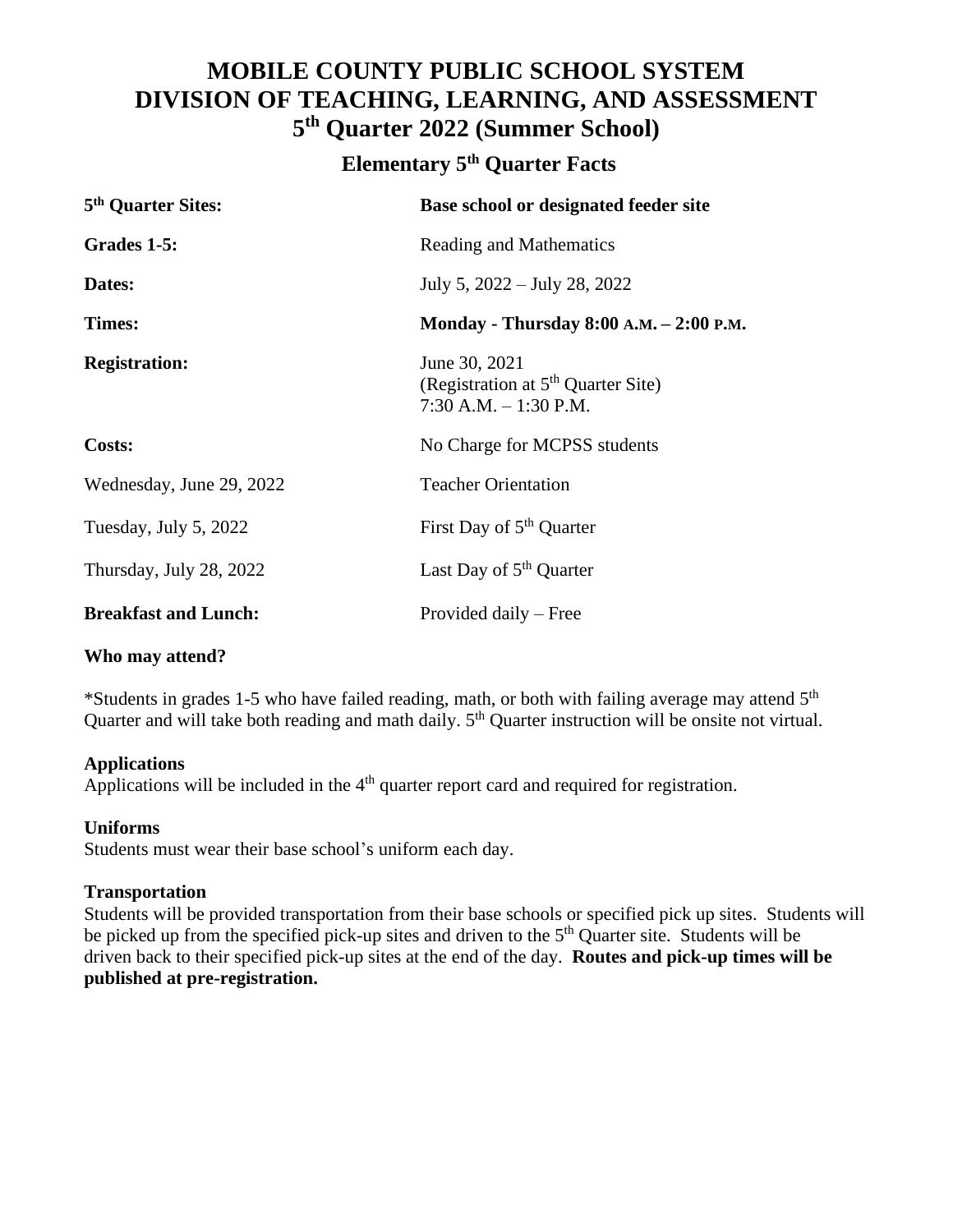### **Middle Schools Fact Sheet**

| 5 <sup>th</sup> Quarter Sites: | Base school or designated feeder site                                                       |
|--------------------------------|---------------------------------------------------------------------------------------------|
| <b>Grades 6 - 8:</b>           | Language Arts, Mathematics, Science, or Social Studies                                      |
| Dates:                         | July 5, $2022 -$ July 28, 2022                                                              |
| <b>Times:</b>                  | Monday - Thursday 7:30 A.M. – 1:30 P.M.                                                     |
| <b>Registration:</b>           | June 30, 2021<br>(Registration at 5 <sup>th</sup> Quarter Site)<br>$7:30$ A.M. $-1:30$ P.M. |
| Costs:                         | No Charge for MCPSS Students                                                                |
| Wednesday, June 29, 2022       | <b>Teacher Orientation</b>                                                                  |
| Tuesday, July 5, 2022          | First Day of 5 <sup>th</sup> Quarter                                                        |
| Thursday, July 28, 2022        | Last Day of $5th$ Quarter                                                                   |
| <b>Breakfast and Lunch:</b>    | Provided daily – Free                                                                       |

#### **Who may attend?**

\*Students in grades 6 – 8 who have failed a core subject (Language Arts, Mathematics, Science, or Social Studies) with a final average of failing and will attend two sessions daily. The principal will make final decisions on promotion based on student performance in 5<sup>th</sup> quarter.

#### **Applications**

Applications will be included in the  $4<sup>th</sup>$  quarter report card and required for registration.

#### **Uniforms**

Students must wear their base school's uniform each day.

#### **Transportation**

Students will be provided transportations from their base schools or specified pick up sites. Students will be picked up from the specified pick-up sites and driven to the  $5<sup>th</sup>$  Quarter site. Students will be driven back to their specified pick-up sites at the end of the day. **Routes and pick-up times will be published at pre-registration.**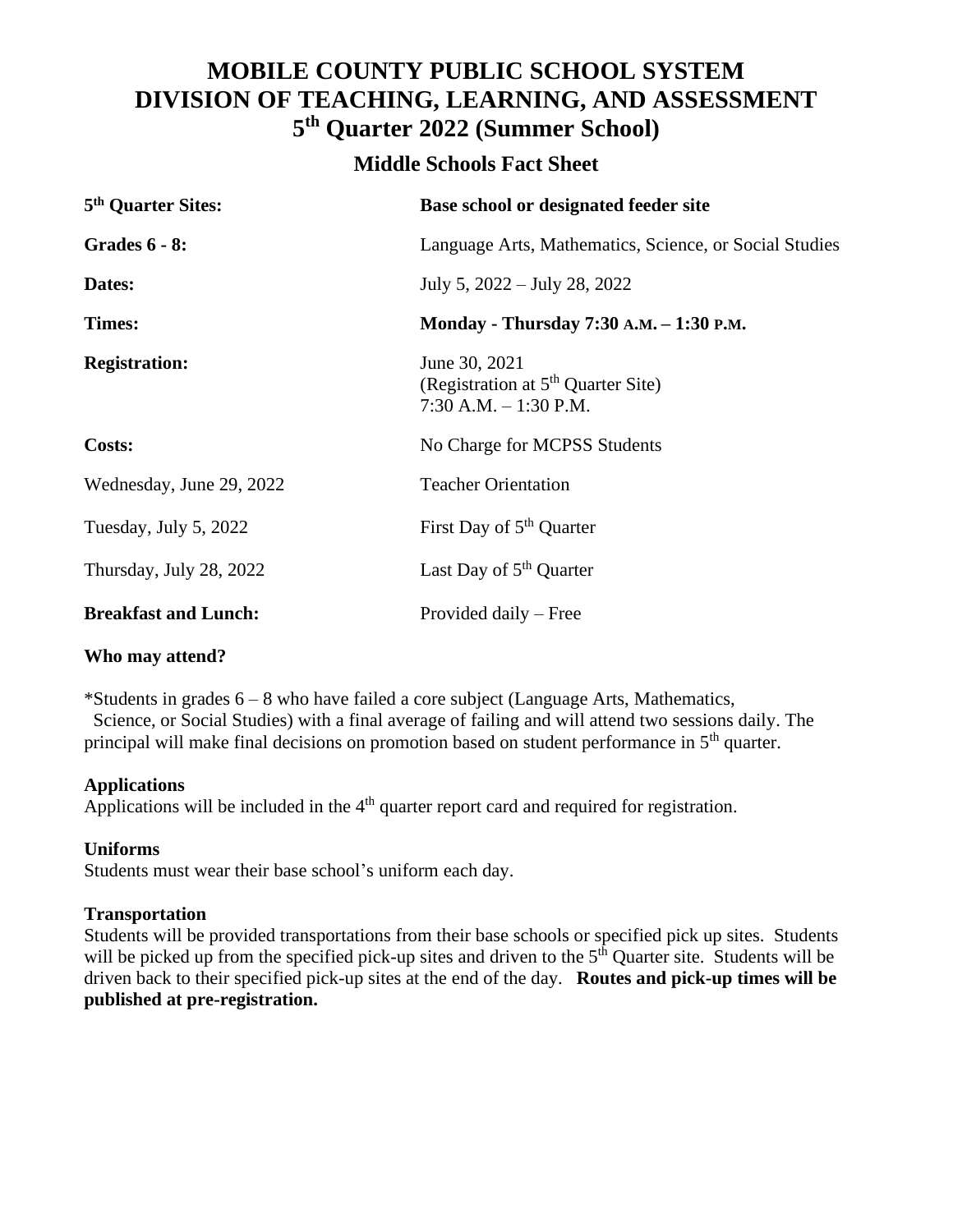### **High Schools Fact Sheet**

| 5 <sup>th</sup> Quarter Sites:                                             | All high schools will run 5 <sup>th</sup> Quarter onsite                                                                                                                   |
|----------------------------------------------------------------------------|----------------------------------------------------------------------------------------------------------------------------------------------------------------------------|
| Grade 12:                                                                  | June 1-June 30                                                                                                                                                             |
| <b>Grades 9-11:</b>                                                        | July 1, 2021 – July 29, 2021                                                                                                                                               |
| Times:                                                                     | <b>Monday - Thursday</b><br>Session 1-7:30 A.M. - 11:30 A.M.<br>Session 2-12:30 P.M. - 4:30 P.M.                                                                           |
| <b>Registration:</b>                                                       | May 27 Onsite for Seniors 7:30-1:00<br>May 28 Onsite for Grades 9-11                                                                                                       |
| <b>Costs:</b>                                                              | No Charge for MCPSS Students                                                                                                                                               |
| May 27-28, 2021                                                            | <b>Connexus Training and Teacher Orientation</b>                                                                                                                           |
| Tuesday, June 1, 2021<br>Wednesday, June 30, 2021<br>Thursday July 1, 2021 | First Day of 5 <sup>th</sup> Quarter for Seniors<br>Last Day of 5 <sup>th</sup> Quarter for Seniors<br>First Day of 5 <sup>th</sup> Quarter for 9-11 <sup>th</sup> Graders |
| Monday, July 5, 2021                                                       | Holiday                                                                                                                                                                    |
| Thursday, July 29, 2021                                                    | Last Day of $5th$ Quarter                                                                                                                                                  |
| <b>Breakfast and Lunch:</b>                                                | Provided daily – Free                                                                                                                                                      |

#### **Who may attend?**

Students not on track to graduate and have failed core courses during the regular school year and such courses are offered during 5<sup>th</sup> Quarter at their school. Each high school will have a roster of courses they are able to offer. Students may only attend their base high school's 5<sup>th</sup> Quarter program.

#### **Applications**

Applications will be included in the  $4<sup>th</sup>$  quarter report card and required for registration.

#### **Uniforms**

Students must wear his/her base school's uniform each day.

#### **Transportation**

Transportation will be provided from their base schools or specified pick up sites. Students will be picked up from the specified pick-up sites and driven to the summer school site. Students will be driven back to their specified pick-up sites at the end of the summer school day. **Routes and pick-up times will be published at pre-registration.**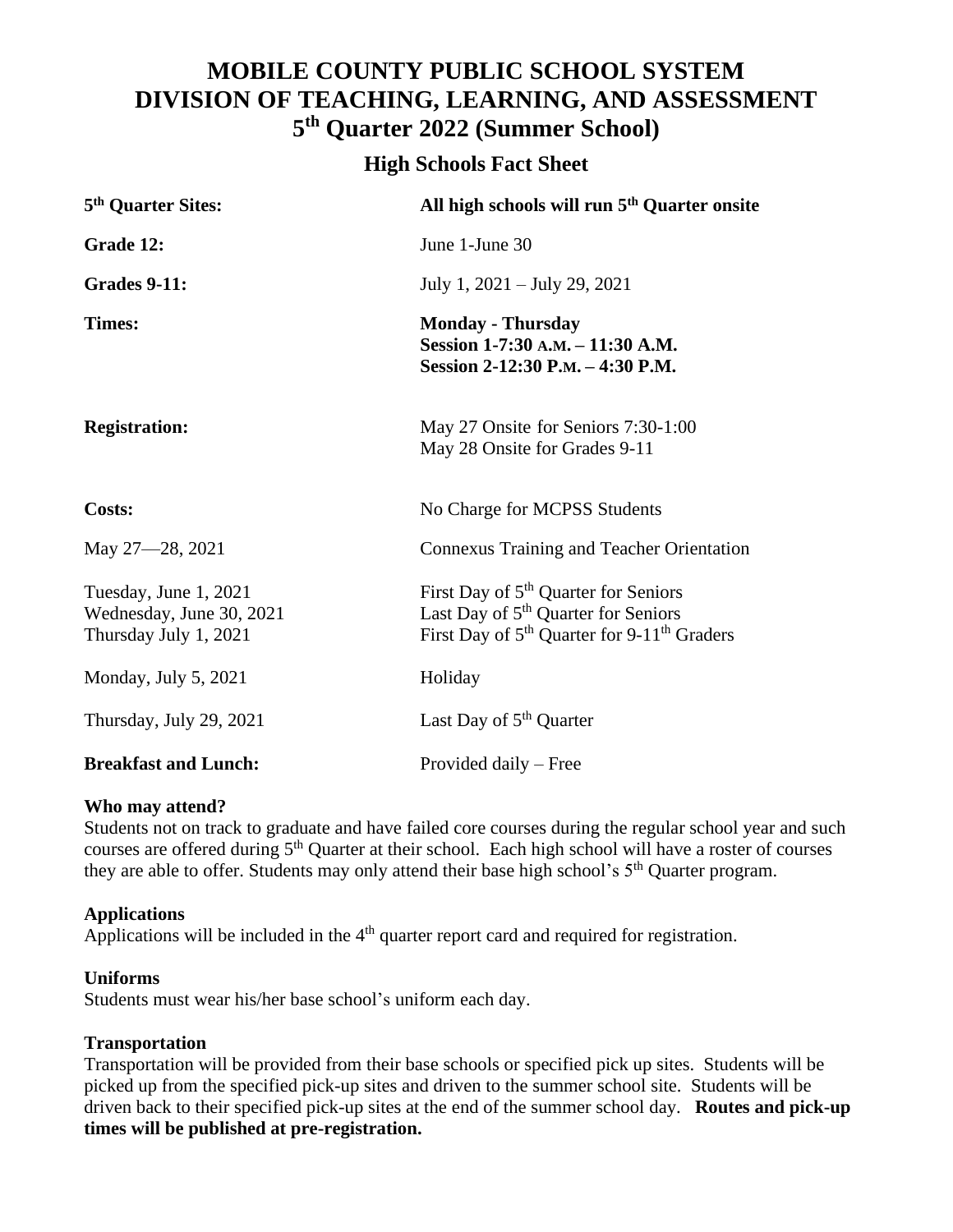### **Frequently Asked Questions**

#### **1. How do Magnet School students qualify for the Summer Program?**

#### **Elementary School Students**:

Magnet school students scoring 40-59 in Reading and/or Mathematics may attend 5<sup>th</sup> Quarter for potential promotion at the site assigned for their zoned school. The magnet school student who attends the 5<sup>th</sup> quarter program for promotion **will not** return to the magnet school program for the next school year.

#### **Middle School Students**:

Magnet school students scoring 40-59 in any core subject may attend 5<sup>th</sup> Quarter for potential promotion at the site assigned for their zoned school. The magnet school student who attends the 5<sup>th</sup> quarter program for promotion **will not** return to the magnet school program for the next school year.

#### **2. How do English Language Learners (ELL) qualify for the Summer School Program?**

 ELLs qualify for the Summer School Program on the same guidelines as other students: \*Students in grades 1-5 who have failed reading, math, or both with a failing average may attend summer school and will take both reading and math daily.

\*Students in grades  $6 - 8$  who have failed core subjects (Reading, Language Arts, Mathematics, Science, or Social Studies) with a yearly average of 59 or below.

 Additionally, ELLs *can* qualify for the Summer School Program if they have a 3.9 or lower on the ACCES for ELLs 2019-2020 and a recommendation from the ESL teacher for summer school participation.

#### **3. How do Special Education students qualify for the Summer Program?**

 All Special Education students with an IEP must be cleared by a special education resource teacher before attending the summer school program.

 Special Education students receiving a regular grade (accommodations only) will attend summer school under the same procedures as regular education students.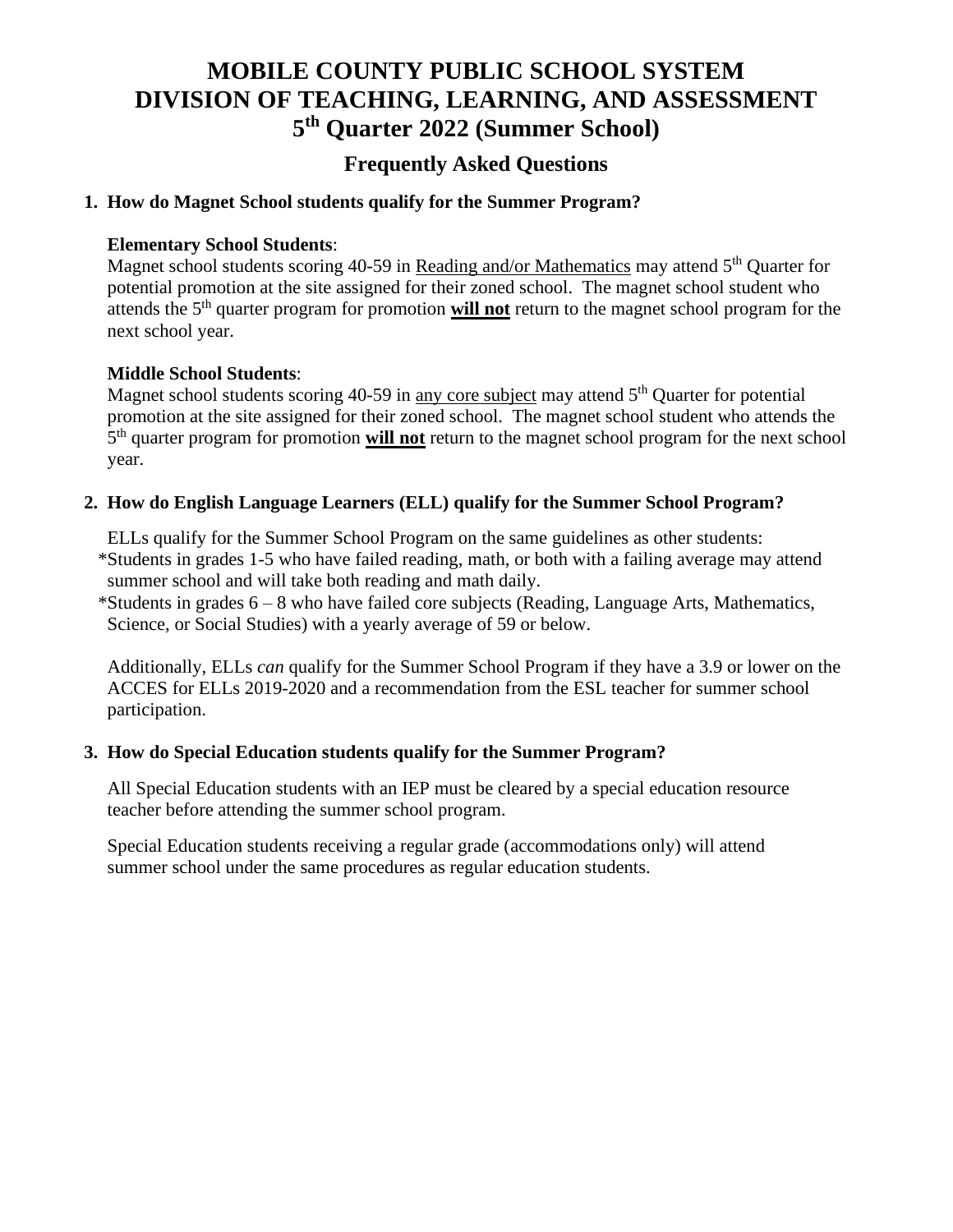# Over-aged Students

**Over-aged students are defined as those children who have repeated one or two different grades and will turn a certain age during the school year as outlined below:**

> • If a child will become the age identified in the table below **at any time** during the next school year, he or she is also considered over-aged.

| <b>GRADE:</b>   | <b>AGE DURING</b><br><b>THE SCHOOL</b> |
|-----------------|----------------------------------------|
|                 | YEAR:                                  |
| 1 <sup>st</sup> |                                        |
|                 |                                        |
| 2 <sub>nd</sub> | 10                                     |
| 3rd             | 11                                     |
| $\mathbf{4}$ th | 12                                     |
| 5 <sup>th</sup> | 13                                     |
| $6^{\rm th}$    | 14                                     |
| 7 <sup>th</sup> | 15                                     |
| Qth             | 16                                     |

#### • **A child may not spend more than two years in the same grade.**

For a child who struggles so intensely that he or she cannot meet promotion requirements, several courses of action should have occurred:

- 1. Multiple parent conferences (documented)
- 2. Tier II Intervention
- 3. Tier III Intervention
- 4. PST (Log documenting strategies over time) (PST: academic, behavior)
- 5. Referral for psychological evaluation
	- a. Results of evaluation or
	- b. Documentation of why evaluation did not occur
	- c. Reason for lack of placement if child met qualifications for placement
- 6. Other \_\_\_\_\_\_\_\_\_\_\_\_\_\_\_\_\_\_\_\_\_\_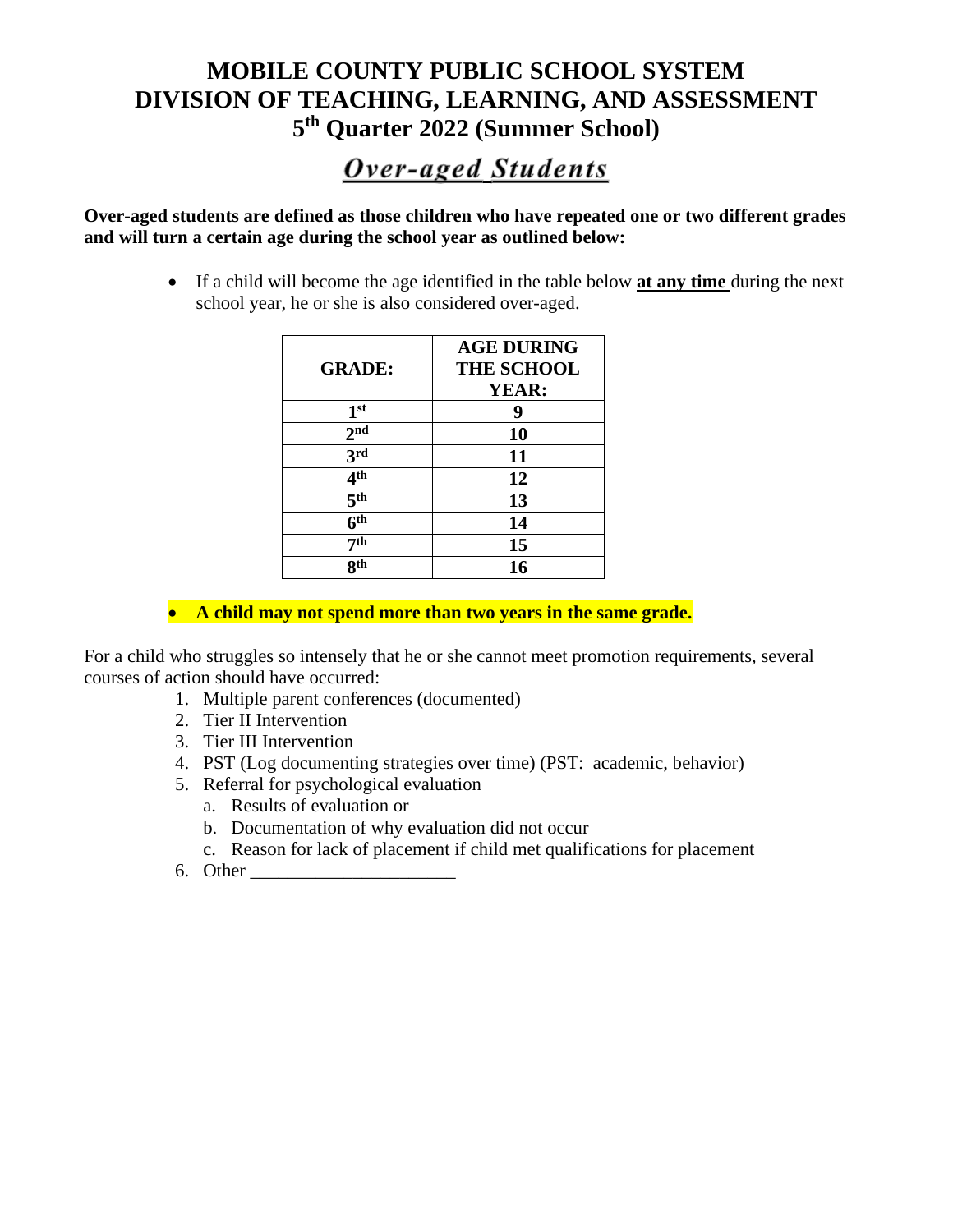# **5 th Quarter Site Locations**

 $\overline{\mathsf{T}}$ 

٦

# **High School**

| $\bullet$ Baker | • Murphy        |
|-----------------|-----------------|
| • Blount        | • Rain          |
| • Bryant        | • Theodore      |
| • Citronelle    | $\bullet$ Vigor |
| • Davidson      | · Williamson    |
| • Leflore       | $\bullet$ CLC   |
| • Montgomery    | $\bullet$ Evans |

# **Middle Schools**

| $\bullet$ Burns               | • Lott Middle              |
|-------------------------------|----------------------------|
| • Calloway Smith              | <b>North Mobile County</b> |
| <b>Mobile County Training</b> | • Pillans                  |
| Washington                    | Williamson                 |
| $\bullet$ Causey              | • Scarborough              |
| • Grand Bay                   | Chastang-Fournier          |
| Alba                          | $\bullet$ Semmes Middle    |
| $\bullet$ Hankins             | • The Pathway              |